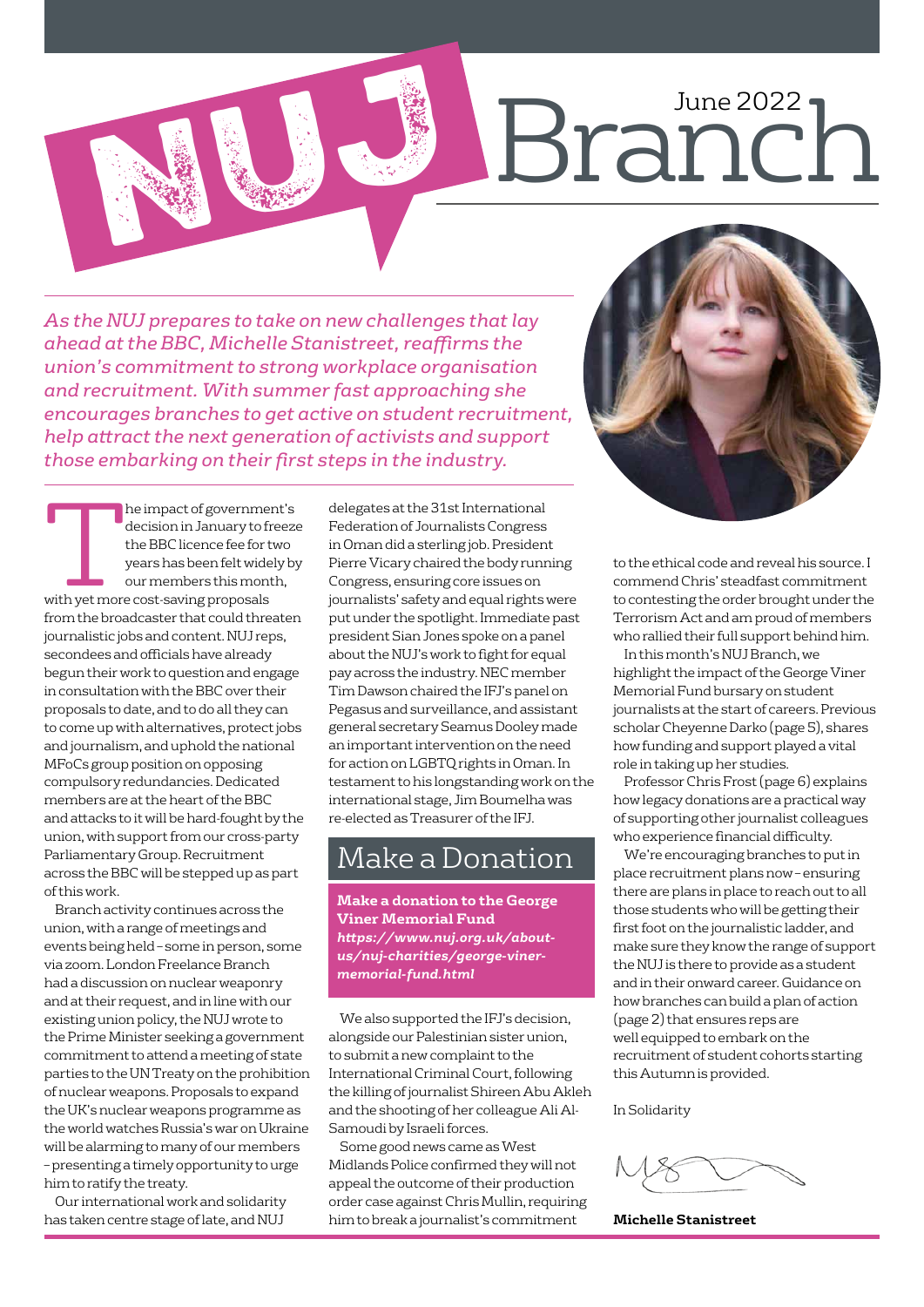**02**

## Recruitment action plans

CAMPAIGN

*Bea Adi outlines some useful steps to include when preparing student recruitment campaigns this year.*

tart early! Whilst<br>recruitment campions are can run successful<br>throughout the y<br>key period for the recruitment campaigns can run successfully throughout the year, a key period for the start of many courses is the Autumn, so ensuring the planning process for engagement starts in good time can help successful recruitment. Map out your local training courses and create a timeline of action so branch committees can maximise opportunities and build networks to promote the union to students.

Work those contacts! Developing relationships with course leaders who can promote the NUJ to students is invaluable, and of course many journalism tutors are also engaged members of the union. If you haven't got existing links, the UCAS search tool can be used as a starting point for courses across the UK, with information on universities delivering relevant subjects: *[https://](https://digital.ucas.com/search) [digital.ucas.com/search](https://digital.ucas.com/search)*. Don't forget to include PR an<sup>d</sup> communications courses as well as ones in journalism and publishing. Our crib sheet for making contact with journalism colleges includes a template letter to course departments and further advice on when to arrange talks.

New students at campuses are almost always keen to atten<sup>d</sup> freshers' events to explore what's on offer. A well-decorated stand goes a long way here to capture the attention of students and share more about reasons to join. Nominate branch reps to attend events or offer volunteers to speak. If you're able to seize moments to share our offering to student members, it's no opportunity missed. You can download our recruitment materials including the 'reasons to join' poster highlighting the work the NUJ does on key areas such as pay and press freedom. *[www.nuj.org.u](http://www.nuj.org.uk/recruit/recruitment-resources.html)k/recruit/ [recruitment-resources.](http://www.nuj.org.uk/recruit/recruitment-resources.html)html*. Our frequently asked questions tackling common queries from students is a handy one-pager for events: *www. nuj.org.uk/resource/faqs-studentmembers-docx.html*

Running a recruitment campaign is a great way to organise existing members. Ask them to get involved by providing quotes about their experiences of being an NUJ member that can be shared. This could highlight their involvement in training offered by the union, networking opportunities or ways in which the union has helped them in their work and career.

### Tips for online access

- Encourage people to stay muted when others are speaking, to avoid backgroun<sup>d</sup> noise.
- Activate automatic captions as a default. These are no<sup>t</sup> perfect and require people to speak clearly and not overlap, which is good practice for any meeting.
- Encourage those who can, to have their video on when speaking and ensure their faces are clearly seen and welllit to support lipreading.
- Request that all contributions are made through the chair and summarise key contributions or points to support understanding.
- For larger meetings and public facing events where accurate captions are necessary, branches can consider booking a Speech To Text Reporter. BSL interpreters should be booked well in advance where attendees use British Sign Language.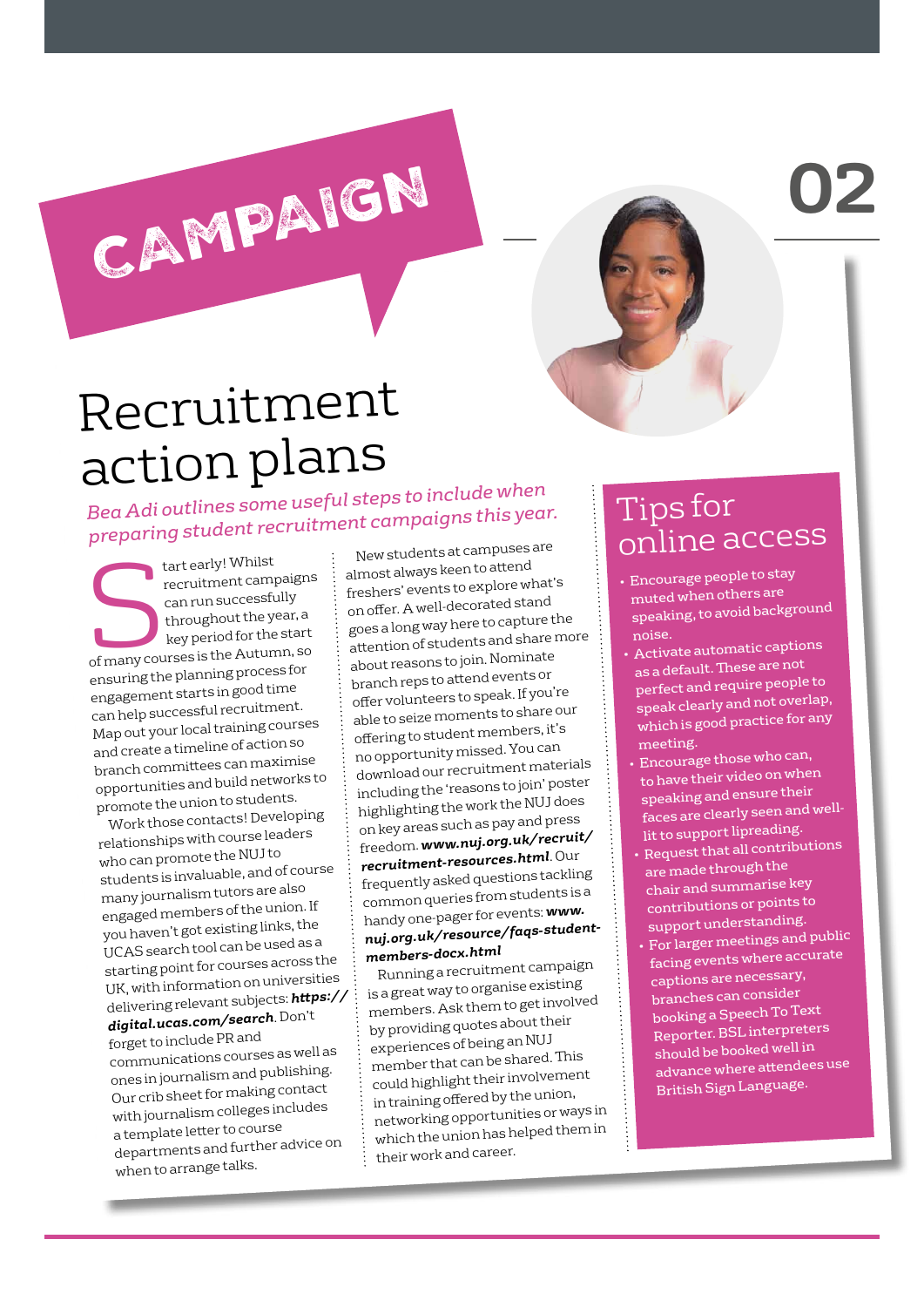# **03**

### Supporting students

CAMPAIGN

*NUJ resources and ideas for branches when engaging with prospective students* 

tudent membership of<br>the NUJ is a passport to<br>career in the industry, contains that steers and support<br>journalists throught! tudent membership of<br>the NUJ is a passport to a career in the industry, one that steers and supports journalists through their careers. The media industry can be a complex one to manoeuvre and the knowledge that students have the backing of the union as they navigate work and careers, with strong networks to support them, is a vital recruitment tool branches can use as part of a campaign. Branches can play a brilliant role in supporting students to become more active within the union, building our collective power across industries. Whilst it may seem the obvious choice that students join the NUJ, it may not always be clear to them they are eligible. Yet the NUJ's broad membership spanning photographers, reporters, communication officers and digital roles across the sector is what makes the union special. When planning engagement with student members, branches should ensure their materials and discussions reflect the extent of roles able to obtain membership.

All student NUJ members in the UK can apply for a student press card. An essential tool for any budding reporter covering events, the card

confirms the identity of members to authorities. We know from previous student members that this has proved a lifeline on many occasions, and it should form a big selling point for membership at fairs and events.

Our work fighting on equalities issues for members is one to share with prospective students too.. Journalism students will be interested in the work of councils to ensure our industry thrives, with quality journalism protected and all treated fairly. Don't forget about NUJ member only events open to students. Share the work of our ethics council, for example, recent webinars about dangerous action through SLAPPs from oligarchs to stymie reporting; government's alarming Bill of Rights undermining the rights of journalists; and our safety campaign to stamp out abuse, harassment and attacks on journalists. Our broader ethical work is a great vehicle to spark interest in the work we do as a union and how students can join and take part.

Retaining student members and helping them transition into full membership after

they finish their courses is equally important as their recruitment. Branches should consider planning template emails to send to members approaching the end of their studies, highlighting branch work and achievements over recent months, to serve as a reminder of local NUJ activity that has taken place. Access further information including the union's legal support for members, and how best to link our campaigning for freelances to your student recruitment campaign. *[https://](https://www.nuj.org.uk/resource/student-recruitment-campaign.html) [www.nuj.org.uk/resource/student](https://www.nuj.org.uk/resource/student-recruitment-campaign.html)[recruitment-campaign.html](https://www.nuj.org.uk/resource/student-recruitment-campaign.html)* 

Student Press Card

rship No Expiry date: Signature

Student Men

**JOURNA** 

# **Action**

• Download the NUJ student leaflet to use at events *[https://www.nuj.org.uk/resource/](https://www.nuj.org.uk/resource/nuj-student-leaflet.html) [nuj-student-leaflet.html](https://www.nuj.org.uk/resource/nuj-student-leaflet.html)*

• Organise a branch meeting to discuss this year's student recruitment plans, creating a timetable of action that you can track.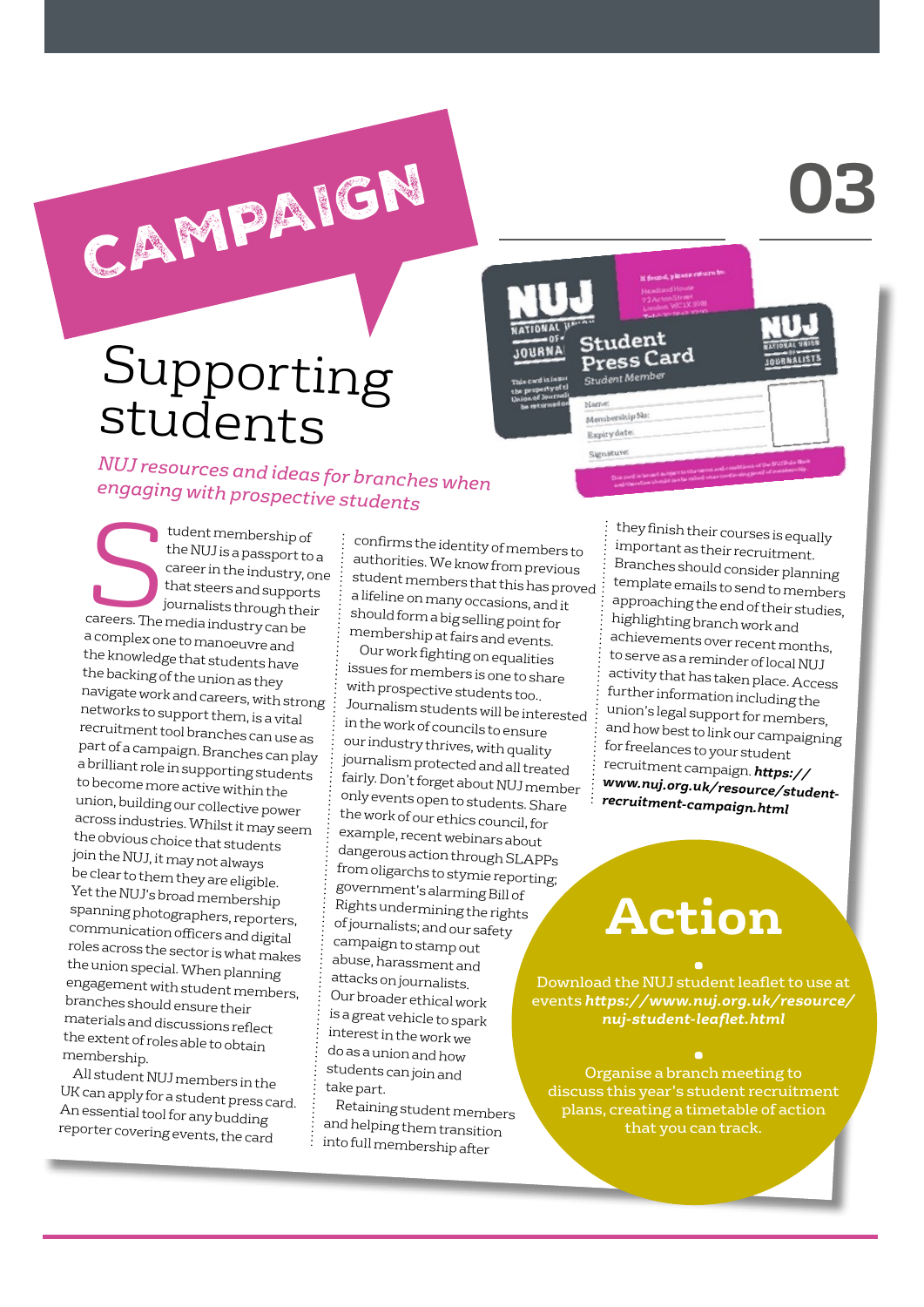2022 Journalism award finalist

AWARD

STAR

*NUJ student member Harry Goodwin shares his experience as runner-up in the column category in the Orwell Society/NUJ Young Journalist's Award.*

### **Congratulations Harry! How did it feel to be selected as a finalist by judges?**

Thank you. I was surprised because I know it's a prestigious competition and anonymous, which means you're judged on the strength of your article. I was absolutely delighted and found it heartening too. It's a great honour to receive an award in George Orwell's name, and in association with the NUJ, which Orwell was a member of. It also confirmed to me that this is a profession I want to do whatever it takes to get a career in.

#### **Can you share the motivation behind your piece 'New Caledonia: Metal and Mourning'?**

After reading a passing reference to New Caledonia being one of the world's most important resources for nickel and not knowing exactly where it was, I decided to find out for myself. That gave me the inspiration to write my article. My angle was on the sanctions going on, but also the French election itself. I've written about the French record in Nort<sup>h</sup> Africa for The Cambridge Student, and I think France is an interesting country in terms of its appeal as one

a holiday destination, and equally as a country with its past and present shady reputation.

#### **It sounds as though you may have a wider interest in human rights?**

I've studied human rights as par<sup>t</sup> of my degree so find it interesting to consider them from various angles. I've written about Burma, India and the treatment of students by the Chinese government. I've also previously raised concerns about China's financial ties with my university, Cambridge, an<sup>d</sup> so I do have an interest in human rights. British politics is immensely important especially if you live in Britain, and one of the great things about journalism is that you can ge<sup>t</sup> to see the world. If I could do that, I'd like to write about parts of the world where people are facing injustices. I think journalism can assist their struggle.

### **Where did you first hear about the award?**

I was an NUJ student member before hearing about the award, but as I'm a big reader of Orwell I can't recall exactly where I first found out. As

soon as I saw it, I knew it would be something worth doing. I had no idea on numbers entering or my chances, but I wanted to give it a go. I saw it's the first year of the award partnership with the NUJ which made it more appealing for me to apply.

**04**

### **Have you been involved with your NUJ chapel or branch?**

The main source of support the NUJ has been for me since joining as a student member before the Orwell prize, is solace in knowing I have formidable resources to support me. I've had university officials request I retract an article I wrote previously, and I successfully defended my article as it was accurate. I think I would have been less confident doing so if I hadn't known I had the backing of one of the world's most formidable institutions in the NUJ, known for supporting journalists. Hoping to have journalism as a career, I'll use the NUJ's support for journalists starting out in the industry.

#### **What advice would you give to students thinking about joining the NUJ?**

The who's who of great modern British journalists have been members and so if you want to be a great modern journalist, you should join the NUJ.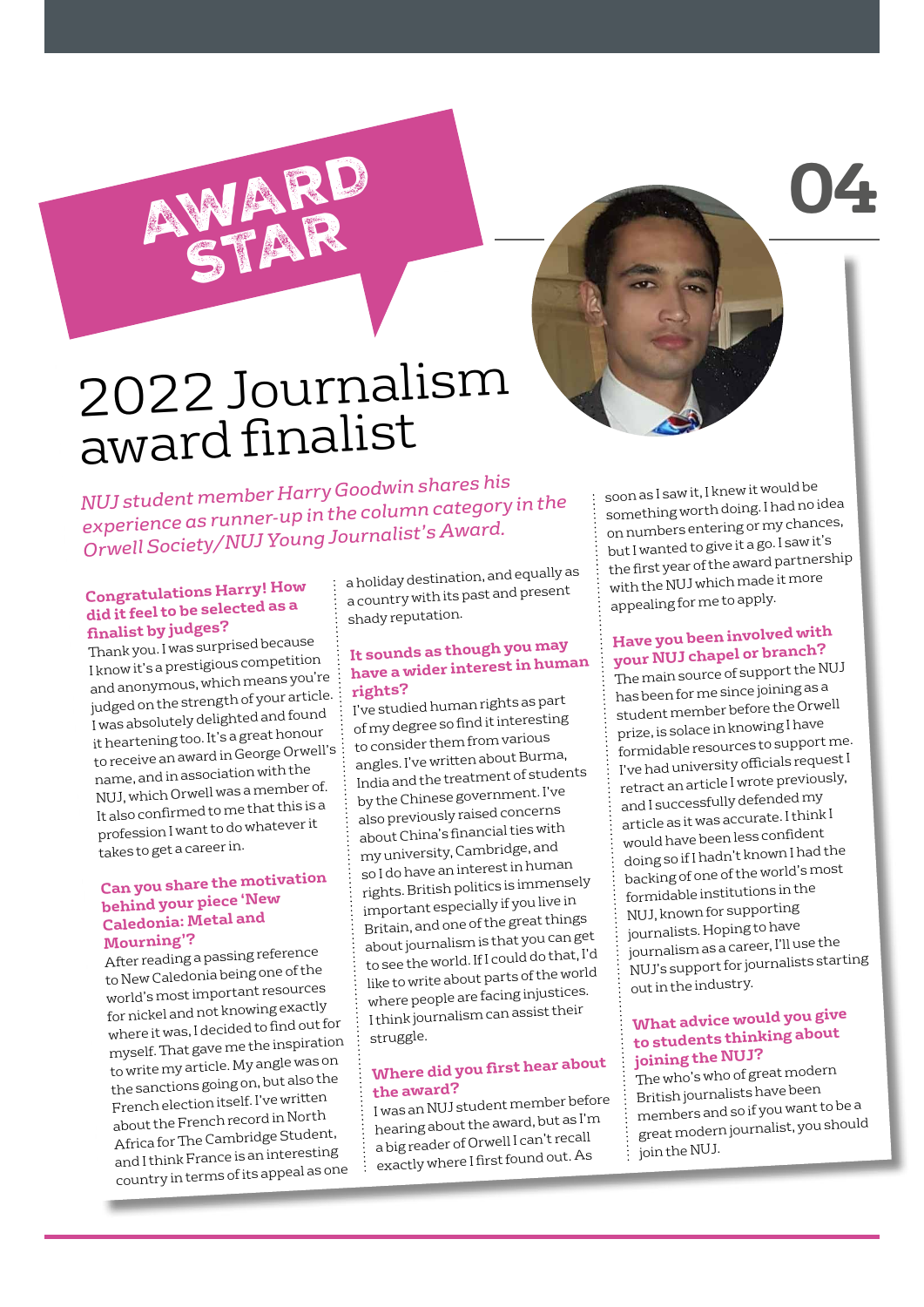# **05**

### George Viner Memorial fund

DIVERSITY

*Cheyenne Darko shares how receiving support from the fund shaped her first steps into journalism.* 

onestly, I can't stress enough how the George Viner Memorial Fund has changed my life. When I applied for this bursary, I had just moved to London by myself with a place on the MA Newspaper Journalism course at City, University of London.

I had just graduated from a Politics Degree at the University of Warwick, and my mum was unable to support me due to the financial hit of the lockdowns at her hair salon. My dad had a stroke and was declared unfit to work,

so I was unsure of how I could support myself moving to London and if I could go this academic year given the situation at home. Although I had savings from my summer internship at the FT, I didn't have enough money to put food on the table for a year or pay my bills, let alone fund the course. Through the bursary, I have been able to get on with my studies without financial stresses.

Coming to the end of my course, I can also say that without the fund, I

also would not have been able to build such a fantastic network of journalists in my fields of interest. I am currently a week away from handing in my final project, and I'm reflecting on all of the practical skills and knowledge that I have been given for free through this bursary as I'm writing. The legal and

ethical knowledge has proven particularly valuable, but my favourite module has been the lifestyle specialism module.

Looking back on the year, I have been able to attend London Fashion Week and travel to Milan as a journalist through the contacts I have made

moving to the city. Before, I knew nobody, and now, if someone asks me for a contact in a field that I might not know much about, I always know someone, or know someone who knows someone.

I am pleased to say that I will be going on to working sub-editing and reporting shifts at national papers after graduation and am hopeful for my future in this industry. I am so thankful not only to the board of trustees who interviewed and selected

me for this bursary, but to every journalist both in and outside of my course along the way who has made my start in journalism fast paced, stretching and fun! I hope that every beneficiary after me really seizes the opportunities available with this bursary.

BBC journalist Monika Plaha is also full of praise for the experience she received as a previous scholar: "Not only did they give me a brilliant scholarship to study the course of my dreams, they also gave me this brilliant two weeks of work experience at the BBC." It's these links that help spark the passion for our student members at the start of their journey into journalism. Watch Monika share her thoughts, acknowledging it's unlikely she would have been able to afford the fees without the help of the NUJ's George Viner Memorial Fund: *[https://www.nuj.org.uk/resource/](https://www.nuj.org.uk/resource/george-viner-memorial-fund-2022.html) [george-viner-memorial-fund-2022.](https://www.nuj.org.uk/resource/george-viner-memorial-fund-2022.html) [html](https://www.nuj.org.uk/resource/george-viner-memorial-fund-2022.html)* 

Share her video on social media and tag local colleges/universities to help us raise awareness. *[https://bit.](https://bit.ly/3tmqobJ ) [ly/3tmqobJ](https://bit.ly/3tmqobJ )*

The NUJ's George Viner Memorial Fund aims to improve the diversity of journalists working in the British and Irish media, by providing bursaries to help with studies and subsistence. Thanks to donations, the NUJ has helped over 150 Black and minority ethnic students obtain the training needed to start careers in journalism.

Applications for this year are open and branches are encouraged to promote the fund as the **8 July deadline** is fastapproaching.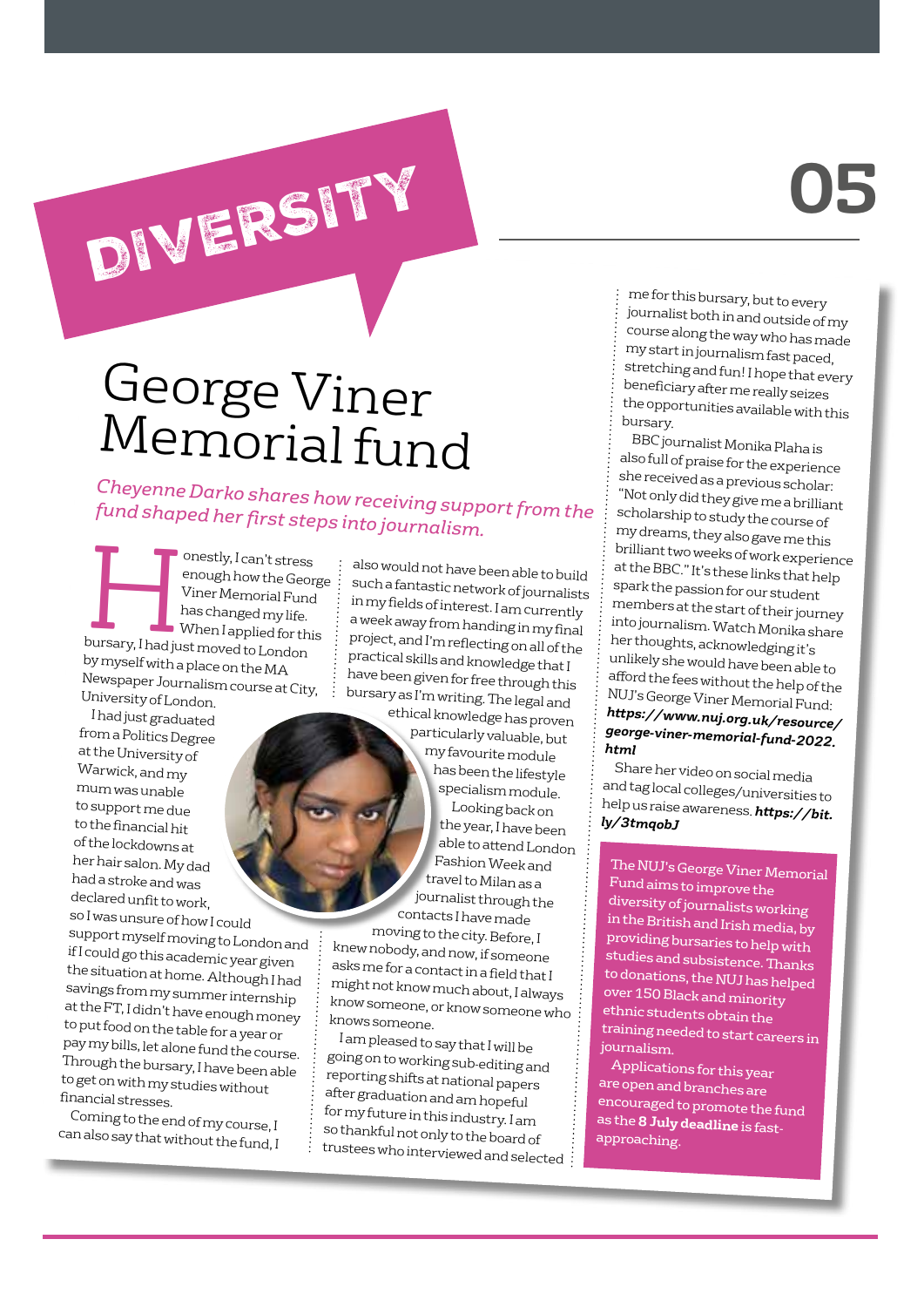## Giving back to the NUJ

SUPPORT

*Professor Chris Frost asks members to remember the NUJ through legacy donations to the union*

The Trustees of NUJ<br>Extra, the union's<br>charitable arm that<br>their dependents v Extra, the union's charitable arm that aims to help journalists or their dependents who have fallen on hard times, paid tribute at their last meeting to Ms Kay Tanny who left a sizable legacy in her will to the charity.

Ms Tanny was not herself a journalist but her father, Arthur Tanny, was a well-respected reporter in Ireland and with no remaining family she decided to honour her

NUJESTra

# **Action**

Consider leaving a legacy donation to the NUJ, and set time aside to review your will to make your wishes clear

Share the impact NUJ Extra has, and let colleagues and friends know they can make legacy donations too *[https://www.nuj.org.uk/](https://www.nuj.org.uk/about-us/nuj-charities/nuj-extra.html) [about-us/nuj-charities/](https://www.nuj.org.uk/about-us/nuj-charities/nuj-extra.html) [nuj-extra.html](https://www.nuj.org.uk/about-us/nuj-charities/nuj-extra.html)* 

father's profession in her will. When she died in 2019, she left more than £35,000 to help union members or their dependants in their hour of need.

Her father worked for severa<sup>l</sup> newspapers in Ireland during his career and was believed to have worked in London for a while although no one can remember if he worked for the UK nationals or as a correspondent for an Irish paper. His grave is in Ireland near to his family home.

This generous gesture shows how you can help fellow journalists or their dependants in times of need by leaving a bequest in your will.

Whilst the law in the UK is clear about what happens if you die intestate the law is very de-tailed and identifies very strictly who is entitled to what, which may not be what you expect or want. www.Gov. uk explains that if you are married,

then your spouse is only entitled to half the estate, the rest being kept in trust for the children. If you are no<sup>t</sup> married or in a civil partnership but are living with someone then your partner is not entitled to anything and the estate will go entirely to any children, or if there are none then to the parents or if they are deceased, then any siblings. Many people

assume that their estate will go to a partner with whom they have lived for years but have not married, but they are wrong. The same may also be true of any pension scheme.

**06**

Drawing up a will is a sensible step at any age, once you have anything worth leaving. Mak-ing a will is easy to do and relatively cheap. You can do it yourself with a form downloaded from the internet or purchased from a stationer. If you prefer, or your choices of how to leave your estate are more complex, you can go to a solicitor where it will probably cost you from £100 to £200.

When drawing up your will you should clearly identify your beneficiaries and who you want as an executor, who will carry out your wishes. If there are special items that you want to leave to particular people then this is the place to do it, to prevent arguments after your death. Detailed advice on wills is available on www.gov.uk.

Most people will want to leave mos<sup>t</sup> of their estate to their family but many want to sup-port a charity by identifying the amount they wish to leave. Ms Tanny was extraordinarily generous but all bequests, large or small, go to help fellow journalists or their dependents who fall on hard times and none of us ever know when we will need that helping hand. If you've made it to the end with a little cash to spare, why not help out a colleague who has not been so lucky?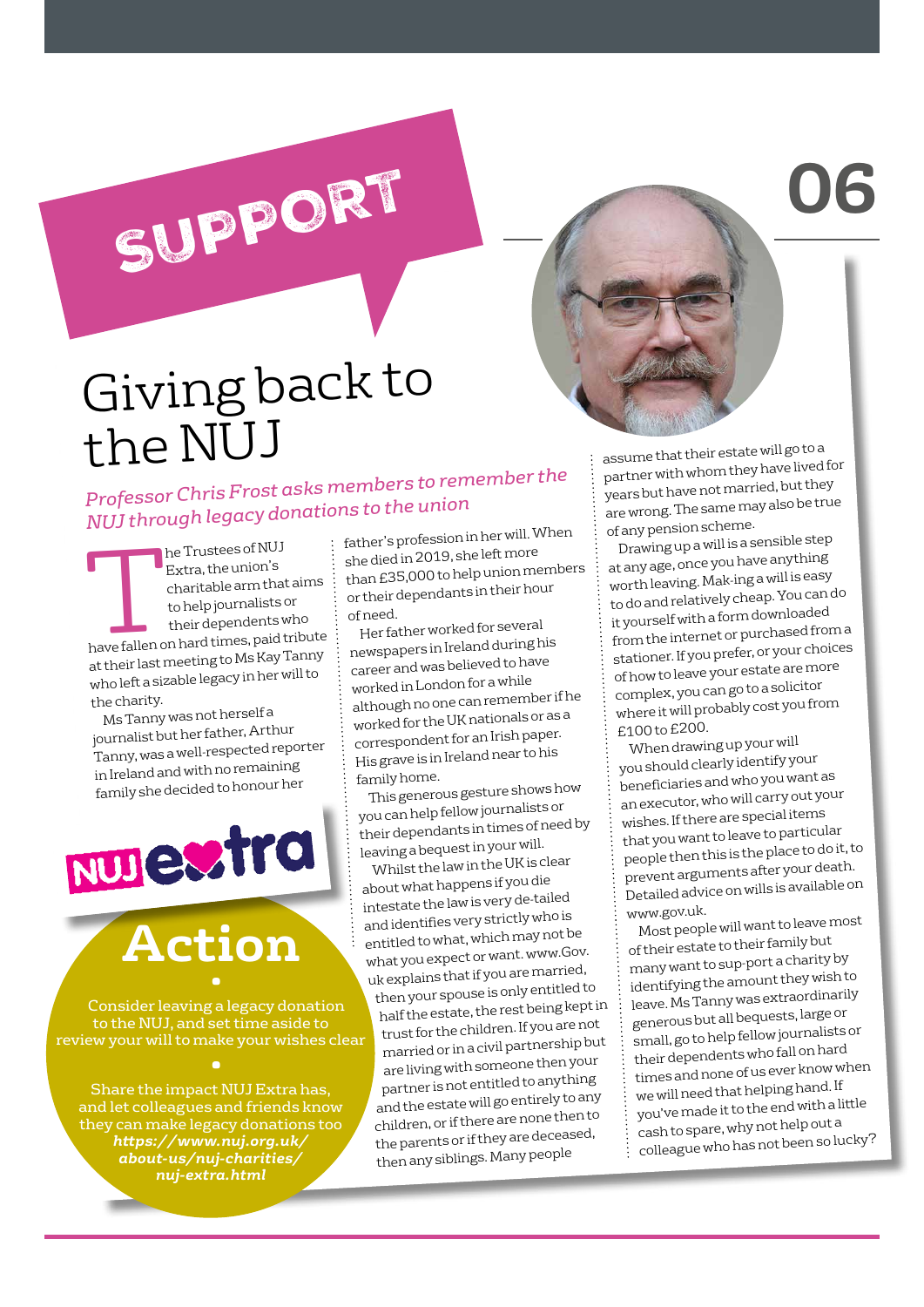

### *NUJ training and upcoming events you need in your diary.*

### *Menopause workshop for members and reps*

**We've partnered with My Menopause Centre co-founders Dr Clare Spencer and Helen Normoyle to run an interactive and informative online workshop on 28 June. The lunchtime session from 12-1pm will explore how NUJ reps and members can put** 

**in place workplace policies to improve the experience of women going Menopause through the menopause**  CENTRE **while at work. Places are free and can be booked at:** *[www.](http://www.nuj.org.uk/learn/ems-event-calendar/menopause-workshop-for-all-nuj-reps-and-members.html) [nuj.org.uk/learn/](http://www.nuj.org.uk/learn/ems-event-calendar/menopause-workshop-for-all-nuj-reps-and-members.html) [ems-event-calendar/](http://www.nuj.org.uk/learn/ems-event-calendar/menopause-workshop-for-all-nuj-reps-and-members.html) [menopause-workshop-for-all-nuj](http://www.nuj.org.uk/learn/ems-event-calendar/menopause-workshop-for-all-nuj-reps-and-members.html)[reps-and-members.html](http://www.nuj.org.uk/learn/ems-event-calendar/menopause-workshop-for-all-nuj-reps-and-members.html)*

### *First steps in freelancing*

 $\mathbf{M}$ 

Thinking about freelancing but unsure how to start? Our oneday course covers taking care of your health, setting up an office, marketing, pensions and more detail. Find out more and book a place on the website. *[www.nuj.org.uk/](http://www.nuj.org.uk/learn/ems-event-calendar/first-steps-in-freelancing-8-july-2022.html) [learn/ems-event-calendar/first](http://www.nuj.org.uk/learn/ems-event-calendar/first-steps-in-freelancing-8-july-2022.html)[steps-in-freelancing-8-july-2022.](http://www.nuj.org.uk/learn/ems-event-calendar/first-steps-in-freelancing-8-july-2022.html) [html](http://www.nuj.org.uk/learn/ems-event-calendar/first-steps-in-freelancing-8-july-2022.html)* You can also access the NUJ's #FairDealForFreelances campaign https://www.nuj.org.uk/resource/ fair-deal-for-freelances.html

#### *Edinburgh Fringe is taking place from 5-29 August*

**The 75th anniversary of Edinburgh fringe festival is here! Photography exhibitions, comedy and spoken word all feature in the summer festival. Further detail and tickets:** *[https://tickets.](https://tickets.edfringe.com/) [edfringe.com/](https://tickets.edfringe.com/)*

#### *Ukraine safety fund*

Please donate to the safety fund created by the International Federation of Journalists and the European Federation of Journalists

providing emergency assistance and support to journalists covering the war. *[https://donorbox.org/](https://donorbox.org/donation-to-the-ifj-safety-fund-for-journalists-in-ukraine) [donation-to-the-ifj-safety](https://donorbox.org/donation-to-the-ifj-safety-fund-for-journalists-in-ukraine)[fund-for-journalists-in](https://donorbox.org/donation-to-the-ifj-safety-fund-for-journalists-in-ukraine)[ukraine](https://donorbox.org/donation-to-the-ifj-safety-fund-for-journalists-in-ukraine)*

#### *Claudia Jones Memorial Lecture*

**This year marks the 20th year anniversary of the NUJ's Claudia Jones memorial lectures. To celebrate the milestone, planning is underway for this year's event. In the meantime,** 



**watch past speakers in clips compiled using footage from our archives.** *[https://www.nuj.org.uk/](https://www.nuj.org.uk/about-us/equality-diversity-and-inclusion/black-members/claudia-jones-memorial-lecture.html) [about-us/equality-diversity-and](https://www.nuj.org.uk/about-us/equality-diversity-and-inclusion/black-members/claudia-jones-memorial-lecture.html)[inclusion/black-members/claudia](https://www.nuj.org.uk/about-us/equality-diversity-and-inclusion/black-members/claudia-jones-memorial-lecture.html)[jones-memorial-lecture.html](https://www.nuj.org.uk/about-us/equality-diversity-and-inclusion/black-members/claudia-jones-memorial-lecture.html)*

#### *TUC National Cost of Living Demonstration*  The trade union movement is



marching on Saturday 18 June in London to demand action on the cost of living. Be part of the movement by joining thousands taking to the streets and ending with a rally at Parliament Square. Sign up to stay updated. *[https://www.tuc.org.uk/](https://www.tuc.org.uk/DemandBetter) [DemandBetter](https://www.tuc.org.uk/DemandBetter)* 

# **Action**

• Donate to the IFJ/EFJ safety fund to support journalists on the frontline in Ukraine *[https://donorbox.org/donation-to-the](https://donorbox.org/donation-to-the-ifj-safety-fund-for-journalists-in-ukraine)[ifj-safety-fund-for-journalists-in-ukraine](https://donorbox.org/donation-to-the-ifj-safety-fund-for-journalists-in-ukraine)*

> TUC's march and rally on 18 June *[https://www.tuc.org.uk/](https://www.tuc.org.uk/stewarding-day) [stewarding-day](https://www.tuc.org.uk/stewarding-day)*